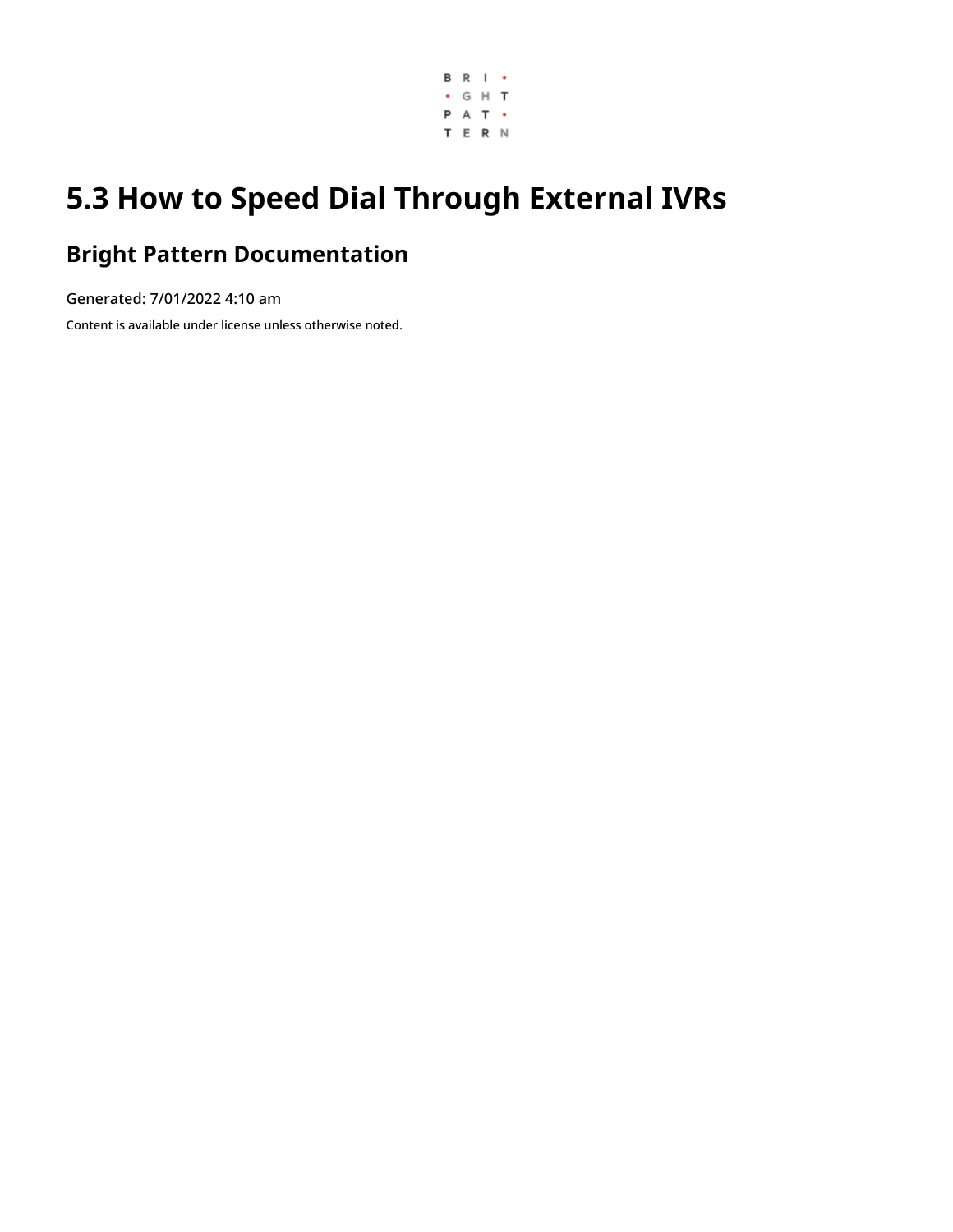#### **Table of Contents**

<span id="page-1-0"></span>

| <b>Table of Contents</b>                              |   |
|-------------------------------------------------------|---|
| How to Make an Outbound Call                          |   |
| Step 1: Enter phone number with prefix (if necessary) |   |
| Prefixes<br><b>International Calls</b>                |   |
| Step 2: Select service                                | 4 |
| Step 3: Click the Initiate call button                | 5 |
| How to Make an Outbound Call                          | 5 |
| Step 1: Enter phone number with prefix (if necessary) | 5 |
| Prefixes                                              | 6 |
| <b>International Calls</b>                            | ี |
| Step 2: Select service                                |   |
| Step 3: Click the Initiate call button                |   |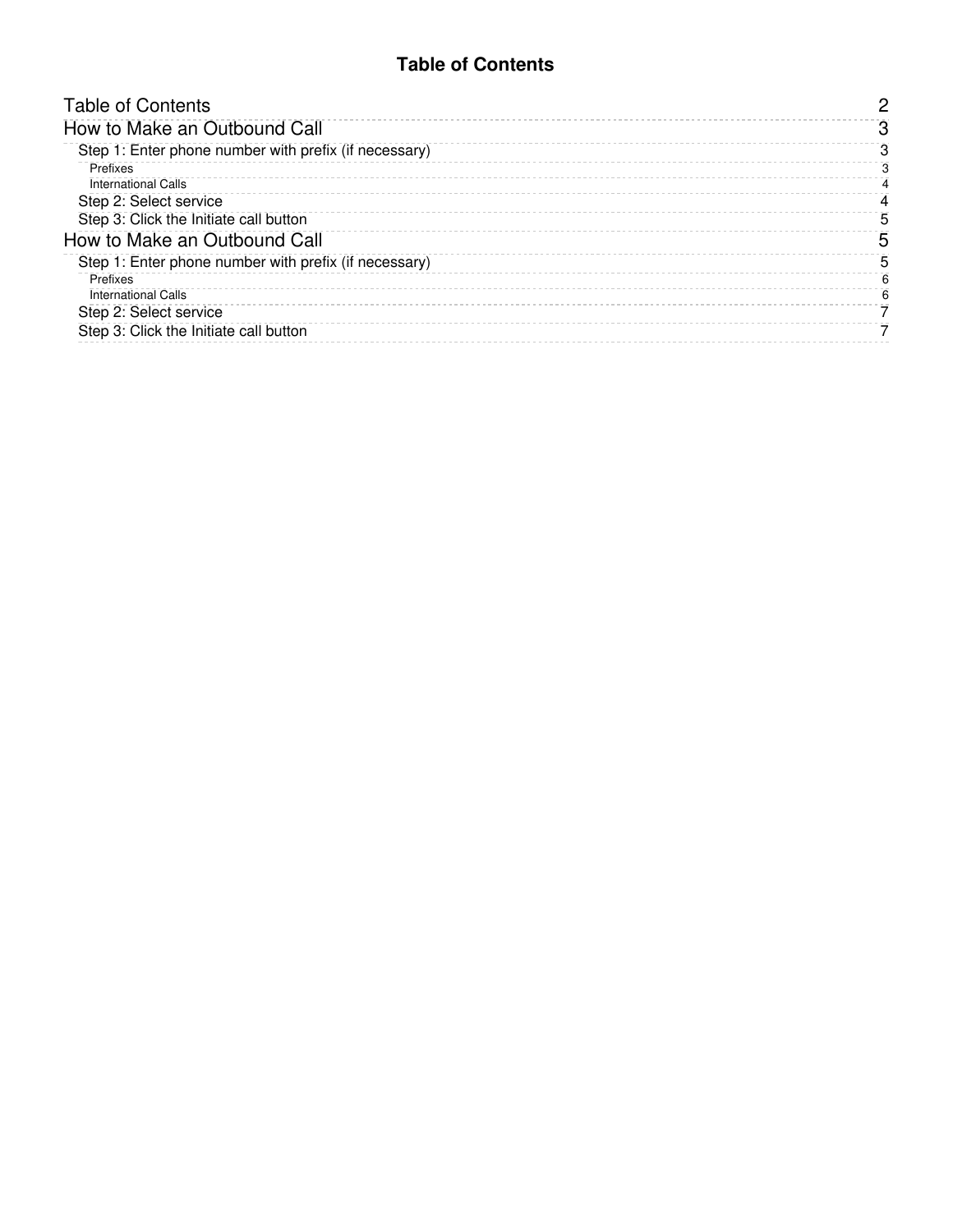# <span id="page-2-0"></span>**How to Make an Outbound Call**

Outbound calls are calls you make to external numbers of a public telephone network.

Follow these steps to make an outbound call.

### <span id="page-2-1"></span>**Step 1: Enter phone number with prefix (if necessary)**

In the *Number Input Field*, enter the full telephone number of the party you want to call.

To enter the number, you can use either the **numeric keys** of your keyboard or the *Dial Pad* tab . Note that if you begin entering a phone number that you have manually entered and dialed previously, the system will automatically complete the rest of the phone number for you. You can also use the Recent [Contacts](https://help.brightpattern.com/5.3:Agent-guide/Tutorials/Calls/HowtoSpeedDialThroughExternalIVRs/?action=html-localimages-export#topic_agent-guide.2Fhowtoredialapreviouslydialednumber), [Directory](https://help.brightpattern.com/5.3:Agent-guide/Tutorials/Calls/HowtoSpeedDialThroughExternalIVRs/?action=html-localimages-export#topic_agent-guide.2Fhowtousethedirectory), and [Favorites](https://help.brightpattern.com/5.3:Agent-guide/Tutorials/Calls/HowtoSpeedDialThroughExternalIVRs/?action=html-localimages-export#topic_agent-guide.2Fhowtousefavoritecontacts) to make calls to known outside contacts.



Number Input field and Dial Pad

#### <span id="page-2-2"></span>**Prefixes**

Depending on your contact center configuration, you may also have to enter a prefix (e.g., "1") for access to the public telephone network before entering the telephone number itself. Sometimes, you may be required to dial different prefixes depending on the destination. You should receive instructions about the use of prefixes from your administrator.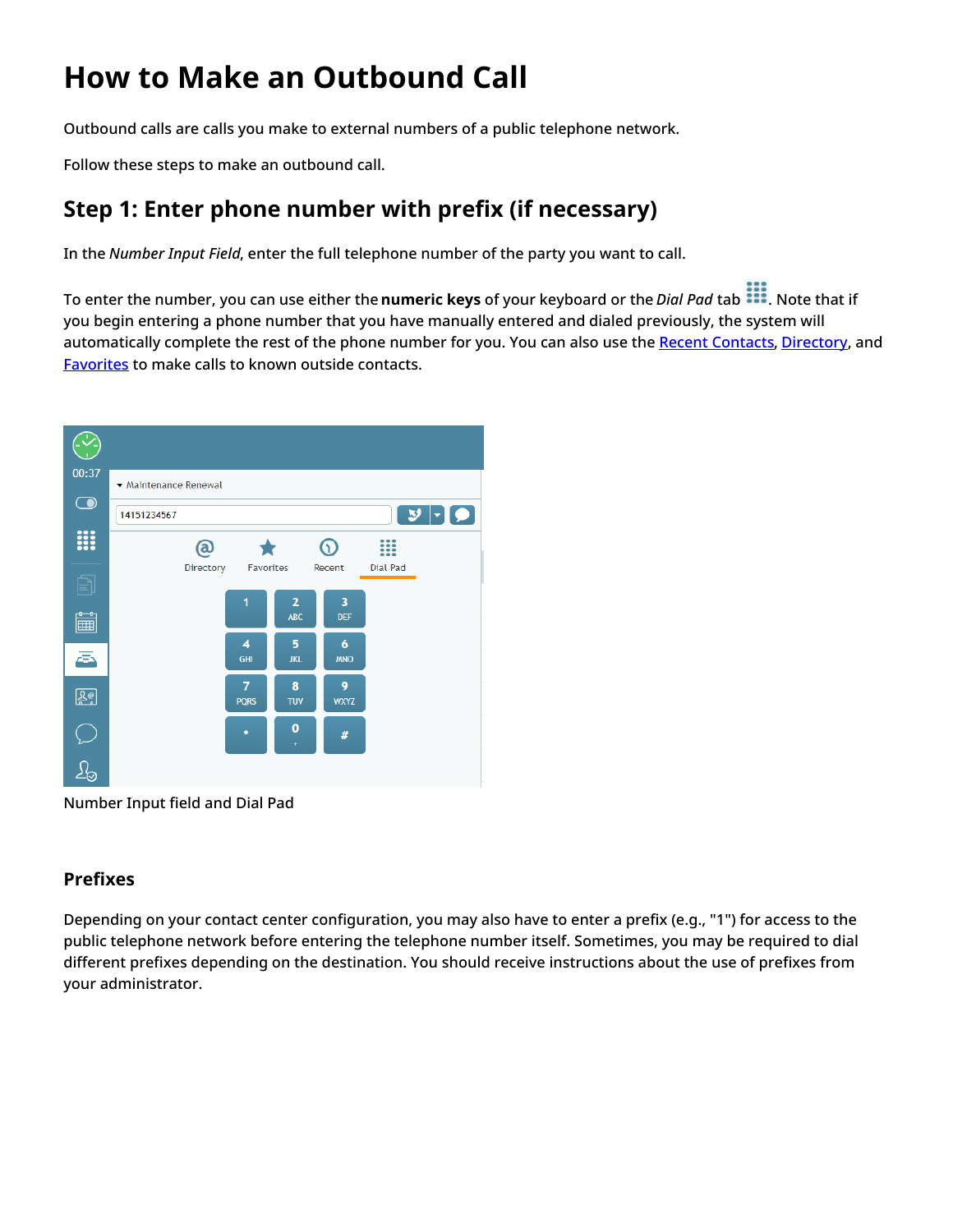

Prefix "1" and phone number in Number Input field

#### <span id="page-3-0"></span>**International Calls**

To dial internationally, enter the plus ("**+**") sign and phone number. To enter the plus sign from the Dial Pad, click and hold the "**0**" button.



Plus sign and phone number in Number Input field

Depending on your contact center configuration, you may have to enter prefix "**011**" instead of the plus sign.



Prefix "011" and phone number in Number Input field

## <span id="page-3-1"></span>**Step 2: Select service**

If the outbound call you are making is associated with a particular service that you provide, click the drop-down menu below the *Number Input Field* and select the desired service. Note that depending on your system configuration, a service may be automatically associated with the call based on the prefix of the number that you dial. If you are in doubt as to which service to attribute this call to, choose **None**. Consult your administrator for more specific instructions regarding service selection.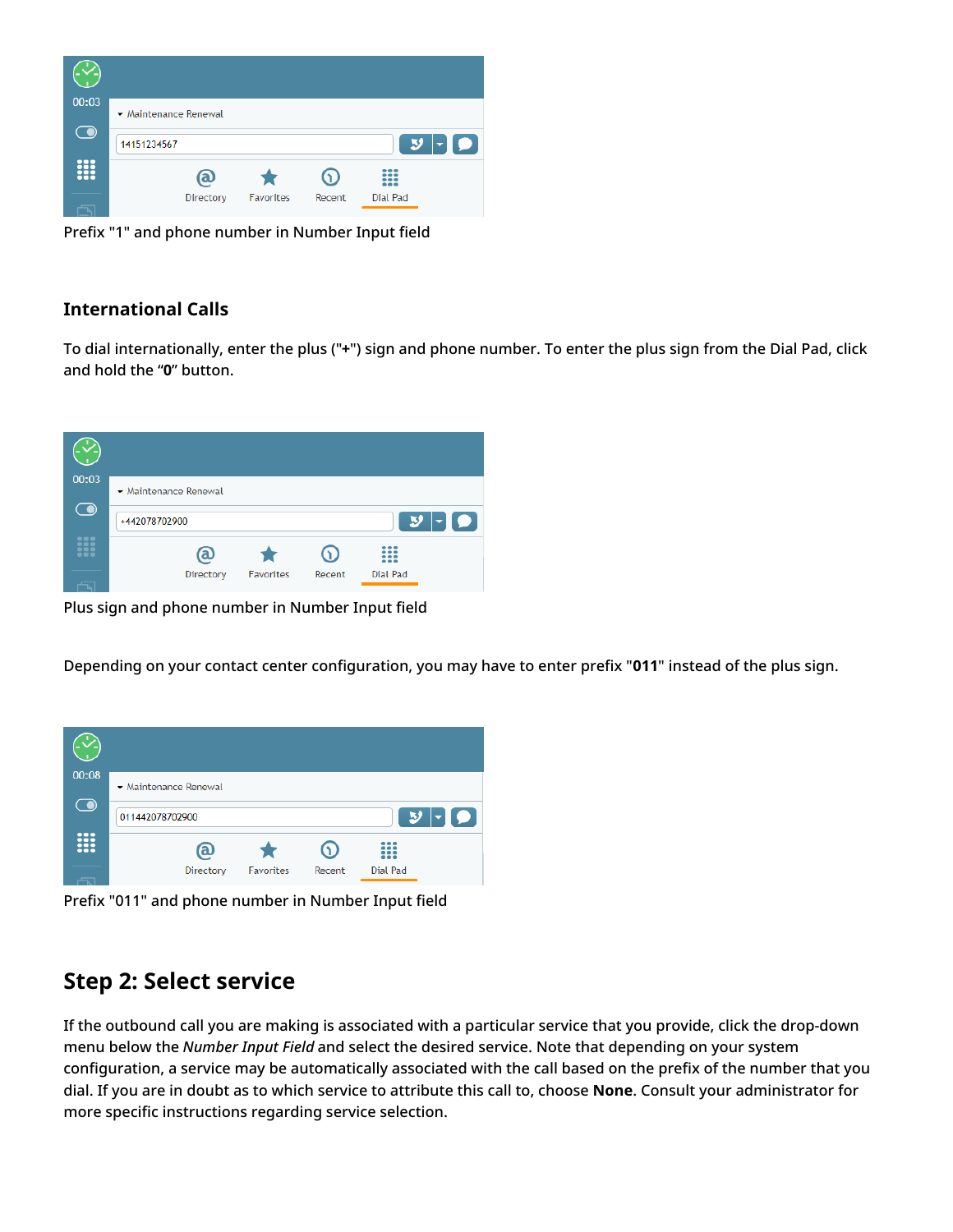

Service selector

## <span id="page-4-0"></span>**Step 3: Click the Initiate call button**

#### Click the **Initiate call** button .

If the called party is available, you will hear the ring back tone in your headset, and you will see a blinking outgoing call icon in the *Active Communications List*. When the called party answers, the outgoing call icon will stop blinking, indicating that the call is now established.

**Note:** Depending on your previous actions, instead of the **Initiate call** button **v**, you may see the **Initiate singlestep [conference](https://help.brightpattern.com/5.3:Agent-guide/Tutorials/Calls/HowtoSpeedDialThroughExternalIVRs/?action=html-localimages-export#topic_agent-guide.2Fhowtohostaconference)** button  $\mathcal{Y}$ . This button is used to set up a conference with another active call on your desktop. In absence of another active call, this button can be used in the same way as the **Initiate call** button.

# <span id="page-4-1"></span>**How to Make an Outbound Call**

Outbound calls are calls you make to external numbers of a public telephone network.

Follow these steps to make an outbound call.

## <span id="page-4-2"></span>**Step 1: Enter phone number with prefix (if necessary)**

In the *Number Input Field*, enter the full telephone number of the party you want to call.

To enter the number, you can use either the **numeric keys** of your keyboard or the *Dial Pad* tab . Note that if you begin entering a phone number that you have manually entered and dialed previously, the system will automatically complete the rest of the phone number for you. You can also use the Recent [Contacts](https://help.brightpattern.com/5.3:Agent-guide/Tutorials/Calls/HowtoSpeedDialThroughExternalIVRs/?action=html-localimages-export#topic_agent-guide.2Fhowtoredialapreviouslydialednumber), [Directory](https://help.brightpattern.com/5.3:Agent-guide/Tutorials/Calls/HowtoSpeedDialThroughExternalIVRs/?action=html-localimages-export#topic_agent-guide.2Fhowtousethedirectory), and [Favorites](https://help.brightpattern.com/5.3:Agent-guide/Tutorials/Calls/HowtoSpeedDialThroughExternalIVRs/?action=html-localimages-export#topic_agent-guide.2Fhowtousefavoritecontacts) to make calls to known outside contacts.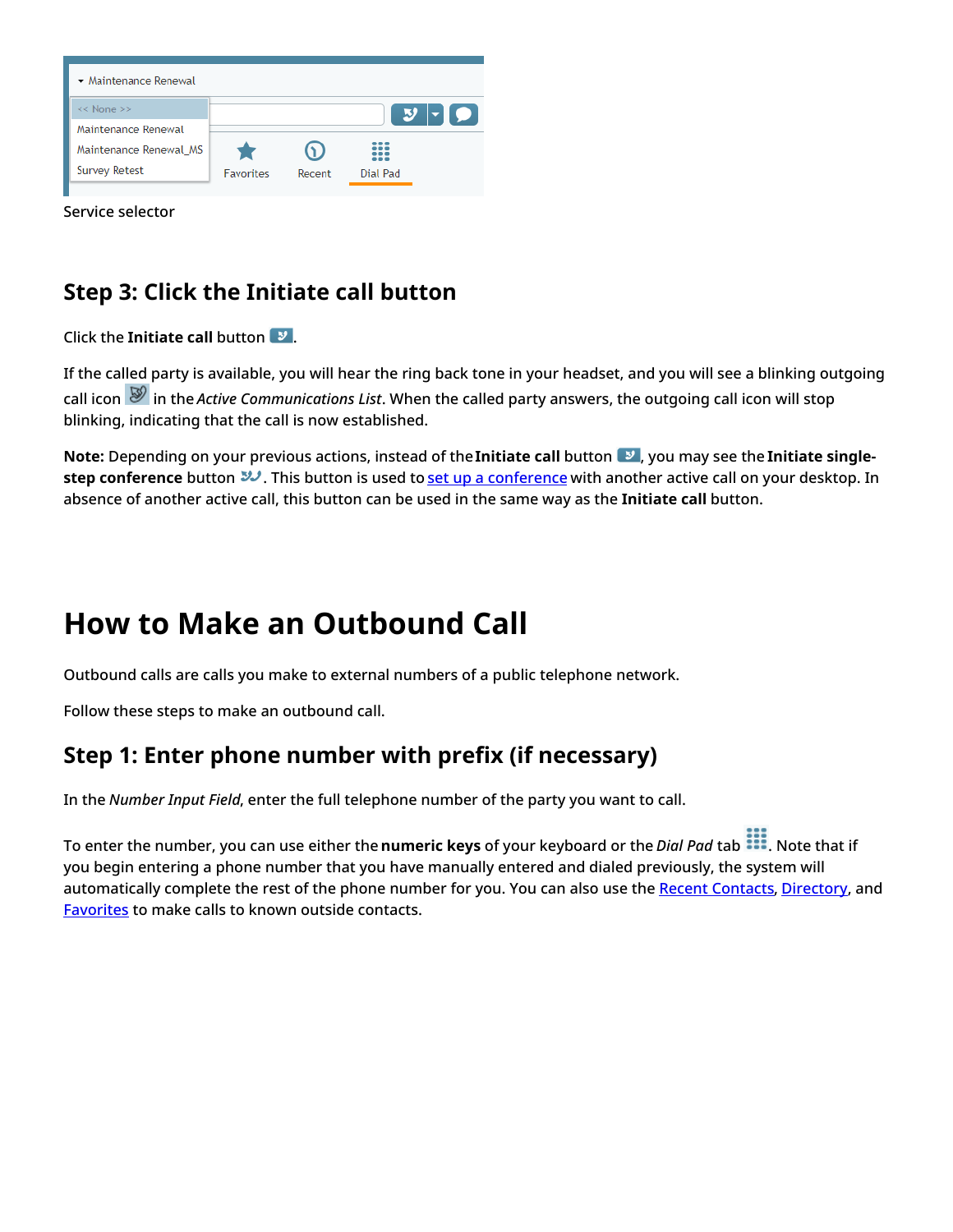

Number Input field and Dial Pad

#### <span id="page-5-0"></span>**Prefixes**

Depending on your contact center configuration, you may also have to enter a prefix (e.g., "1") for access to the public telephone network before entering the telephone number itself. Sometimes, you may be required to dial different prefixes depending on the destination. You should receive instructions about the use of prefixes from your administrator.



Prefix "1" and phone number in Number Input field

#### <span id="page-5-1"></span>**International Calls**

To dial internationally, enter the plus ("**+**") sign and phone number. To enter the plus sign from the Dial Pad, click and hold the "**0**" button.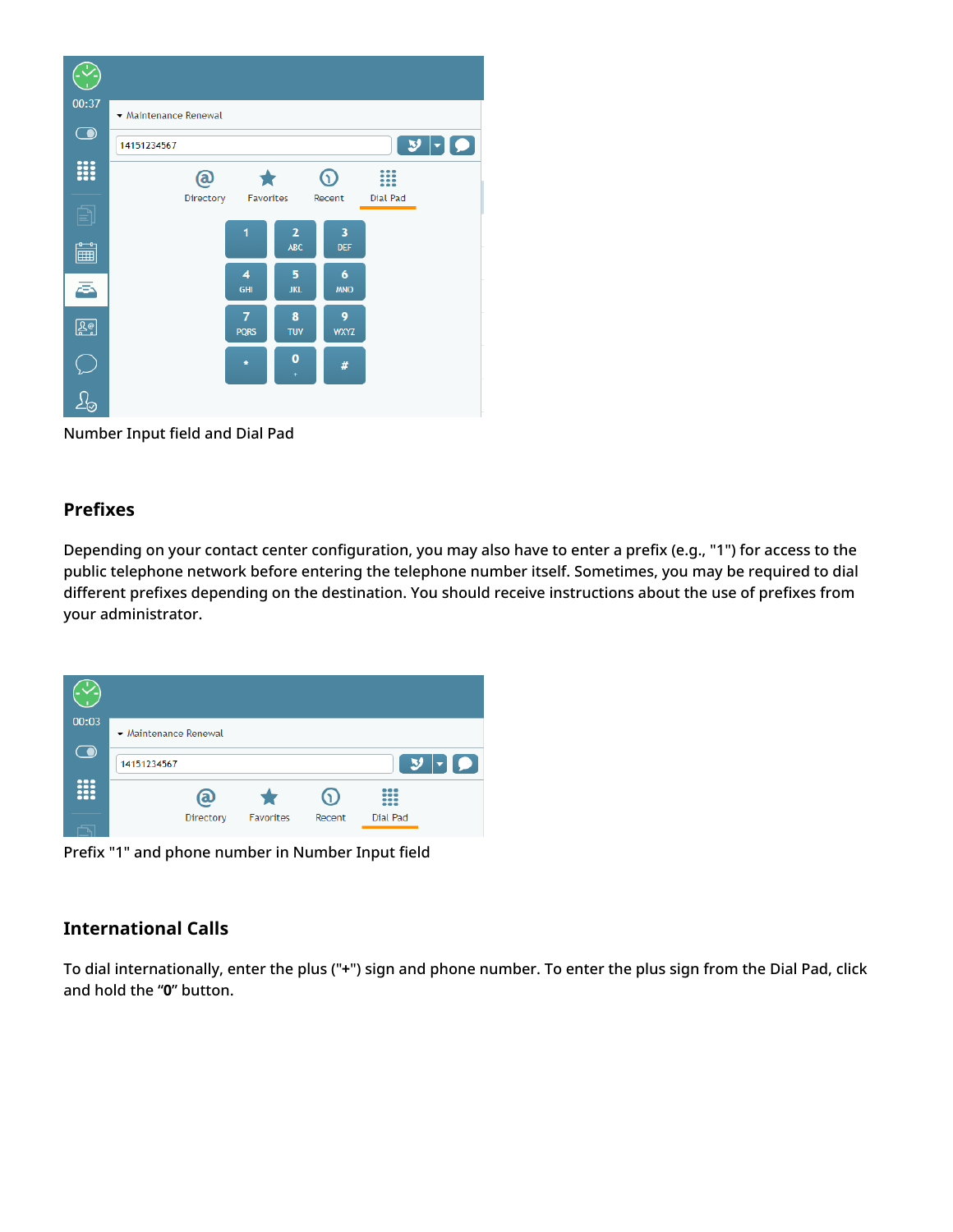

Plus sign and phone number in Number Input field

Depending on your contact center configuration, you may have to enter prefix "**011**" instead of the plus sign.



Prefix "011" and phone number in Number Input field

#### <span id="page-6-0"></span>**Step 2: Select service**

If the outbound call you are making is associated with a particular service that you provide, click the drop-down menu below the *Number Input Field* and select the desired service. Note that depending on your system configuration, a service may be automatically associated with the call based on the prefix of the number that you dial. If you are in doubt as to which service to attribute this call to, choose **None**. Consult your administrator for more specific instructions regarding service selection.



Service selector

## <span id="page-6-1"></span>**Step 3: Click the Initiate call button**

**Click the Initiate call button**  $\mathcal{I}$ **.** 

If the called party is available, you will hear the ring back tone in your headset, and you will see a blinking outgoing call icon in the *Active Communications List*. When the called party answers, the outgoing call icon will stop blinking, indicating that the call is now established.